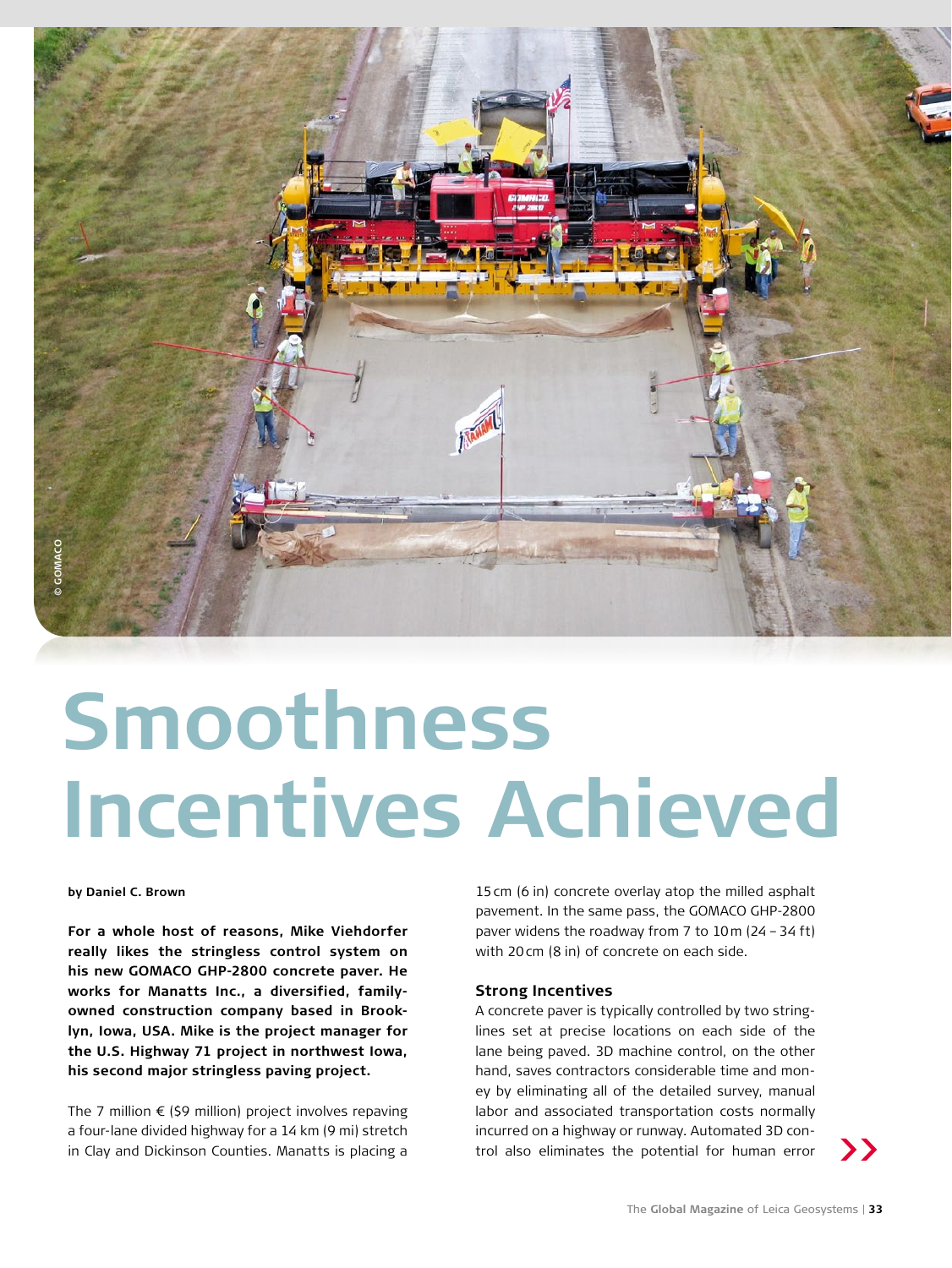# **Seamless Integration and Smooth Sailing**

With over 13 years of engineering and commercial collaboration between Leica Geosystems and GO-MACO, since the first U.S. street was paved by the two partners using 3D controls back in 1999, it is perhaps not surprising how well-integrated the Leica Geosystems controls are on GOMACO equipment. On any GOMACO paver or trimmer, Leica PaveSmart 3D regulates the steering, grade, draft and crossfall of the paver with no need to retrofit complex hydraulics. The system guides the paver in relation to a digitized 3D model of the highway, running on the Leica Geosystems machine computer onboard the paver.

The GOMACO paver is equipped with two prisms, mounted above the machine, as tracking targets for the two Leica Geosystems robotic total stations. The two total stations then follow the movement

of the two prisms on the paver and communicate the paver's precise location via radio link to the machine computer. This then computes the differences between the paver's actual location and the digital terrain model. Knowing those differences, the Leica Geosystems machine computer then instructs the GOMACO GHP-2800 to regulate the mold's steering and grade fully automatically.

Two additional total stations are set up, one ahead and one behind the GOMACO GHP-2800, to use in checking the new pavement. As the GOMACO GHP-2800 passes the next total station in front of it, the crew moves the rear station around in front, "leapfrogging" the total stations down the highway. The GOMACO GHP-2800 never needs to stop – a capability unique to Leica Geosystems' technology.

with stringline and its logistical restrictions around the paver.

For this project and others to follow, Manatts' new GOMACO GHP-2800 concrete paver is fitted with a Leica PaveSmart 3D stringless control system. "In the old days, when we were paving on stringline, if you got 50% of the available smoothness incentive payments on a project, that was good," says Viehdorfer. "Now with our Leica Geosystems paving system, we expect to earn 70 to 80% of the smoothness incentives on any given project."

And on Highway 71 the Manatts crew was bettering that – earning maximum incentive on about 95% of the pavement placed. Naturally, Viehdorfer gives a great deal of the credit for smoothness to the quality of the GOMACO GHP-2800 paver and the experience of the crew. Manatts is running the Profile Index (PI) system for measuring smoothness, calculated as the sum of measurements taken at various stations along the surface. The Iowa Department of Transportation says it takes a PI of less than 35cm of deviation per kilometer (22in/mi) from a zero blanking band to earn the maximum smoothness incentive. On Highway 71, Manatts has been consistently running between 20 and 24 cm of deviation (13–19in/mi).

Tim Tometich, machine control manager for Manatts, says his company benefits alot from the GOMACO-Leica Geosystems combination. "The value that we have is that GOMACO has built their computer to talk to the Leica PaveSmart 3D computer. The GOMACO computer was built with Leica Geosystems' stringless technology in mind, and the two computers talk really well to each other."

## **Benefitting the Bottom Line**

We asked Manatts' Viehdorfer why he likes the stringless system. "I love the ease of access to the project," he says. "You don't have strings that people are stepping on and tripping over. I think one of the greatest benefits is that we get smoother pavements. When you can do cross sections every 1.5m (5 ft) on a vertical curve compared to 7.5m (25 ft) with stringline, you just end up with smoother pavement. And you get finer yield control."

Manatts has two GOMACO GHP-2800 pavers that run stringless with the Leica PaveSmart 3D system. "We also have a couple of GOMACO 9500 trimmers that we can run stringless," says Viehdorfer. "And we have two road mills that also operate with the Leica Geosystems machine control system for profile milling."